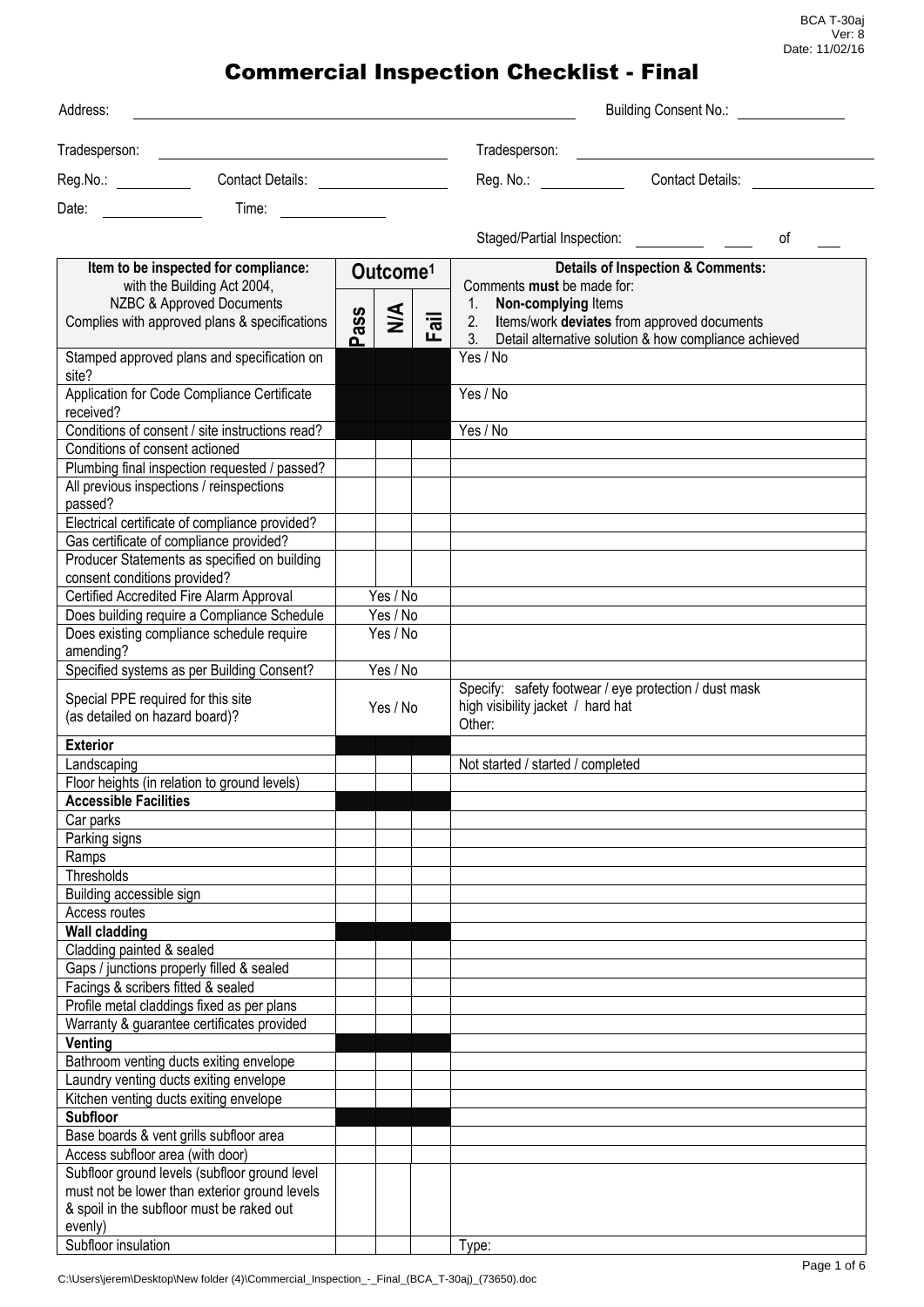| Item to be inspected for compliance:<br>with the Building Act 2004, | Outcome <sup>1</sup> |        |           | <b>Details of Inspection &amp; Comments:</b><br>Comments must be made for: |
|---------------------------------------------------------------------|----------------------|--------|-----------|----------------------------------------------------------------------------|
| NZBC & Approved Documents                                           |                      |        |           | 1.<br>Non-complying Items                                                  |
| Complies with approved plans & specifications                       | ass                  | $\leq$ | $\bar{a}$ | Items/work deviates from approved documents<br>2.                          |
|                                                                     | ൨                    |        | ட         | 3 <sub>1</sub><br>Detail alternative solution & how compliance achieved    |
| Ground vapour barrier laid in subfloor area                         |                      |        |           |                                                                            |
| <b>Decks &amp; Balconies</b>                                        |                      |        |           |                                                                            |
| Exterior stairs (open stair gaps < 100mm)                           |                      |        |           |                                                                            |
| Handrails to all stairs                                             |                      |        |           |                                                                            |
| Barriers (min 1100mm high, gaps < 100mm)                            |                      |        |           |                                                                            |
| Overflows to enclosed decks                                         |                      |        |           |                                                                            |
| Glass barriers                                                      |                      |        |           | (Branded / thickness<br>mm)                                                |
| <b>Barrier stability</b>                                            |                      |        |           |                                                                            |
| Slip resistant surface (main entry decks)                           |                      |        |           |                                                                            |
| <b>Overhead Glazing</b>                                             |                      |        |           |                                                                            |
| Branded safety glazing identified                                   |                      |        |           |                                                                            |
| <b>Interior</b>                                                     |                      |        |           |                                                                            |
| Paint & sealing of interior complete                                |                      |        |           | Yes / No                                                                   |
| Safety glazing window seats, hinged doors,<br>low level glass       |                      |        |           |                                                                            |
| Surface finish group number checked <sup>2</sup>                    |                      |        |           |                                                                            |
| <b>Fire Safety Precautions</b>                                      |                      |        |           |                                                                            |
| Fire doors labeled & installed as per fire                          |                      |        |           |                                                                            |
| report?                                                             |                      |        |           |                                                                            |
| Smoke control doors labeled & installed as<br>per fire report?      |                      |        |           |                                                                            |
| Door closers fitted & operational?                                  |                      |        |           |                                                                            |
| Hold open devises fitted & operational?                             |                      |        |           |                                                                            |
| Doors open in direction of flow?                                    |                      |        |           |                                                                            |
| Auto door failsafe facility operational                             |                      |        |           |                                                                            |
| Signage completed? Callpoint, Fire Door,                            |                      |        |           |                                                                            |
| Smoke Control Door, Fire exit, Extinguisher                         |                      |        |           |                                                                            |
| etc)<br>Shafts fire rated & stopped?                                |                      |        |           |                                                                            |
| Fire collars fitted?                                                |                      |        |           |                                                                            |
| Dampers fitted?                                                     |                      |        |           |                                                                            |
| Riser mains & signage                                               |                      |        |           |                                                                            |
| <b>Accessible Facilities</b>                                        |                      |        |           |                                                                            |
| Access routes                                                       |                      |        |           |                                                                            |
| Glass manifestation                                                 |                      |        |           |                                                                            |
| WC/shower signs                                                     |                      |        |           |                                                                            |
| WC/shower                                                           |                      |        |           |                                                                            |
| Wash Hand Basins & Taps                                             |                      |        |           |                                                                            |
| Grabrails & seats                                                   |                      |        |           |                                                                            |
| Door width / opens outward                                          |                      |        |           |                                                                            |
| Visual warning                                                      |                      |        |           |                                                                            |
| Hearing loop                                                        |                      |        |           |                                                                            |
| <b>Window Opening Restrictors</b>                                   |                      |        |           |                                                                            |
| (windows lower than 760mm from floor)<br>Ground floor windows       |                      |        |           |                                                                            |
| Upper level windows                                                 |                      |        |           |                                                                            |
| Kitchen                                                             |                      |        |           |                                                                            |
| Environmental health inspection passed                              |                      |        |           |                                                                            |
| Painting & sealing of kitchen complete                              |                      |        |           |                                                                            |
| Seal around bench complete                                          |                      |        |           |                                                                            |
| Splash protection around sink complete                              |                      |        |           |                                                                            |
| Range hood vents to the exterior of the                             |                      |        |           |                                                                            |
| building                                                            |                      |        |           |                                                                            |
| <b>Stairs</b>                                                       |                      |        |           |                                                                            |
| Handrail/s fitted(both sides on accessible                          |                      |        |           |                                                                            |
| route)                                                              |                      |        |           |                                                                            |
| Balustrade barrier                                                  |                      |        |           |                                                                            |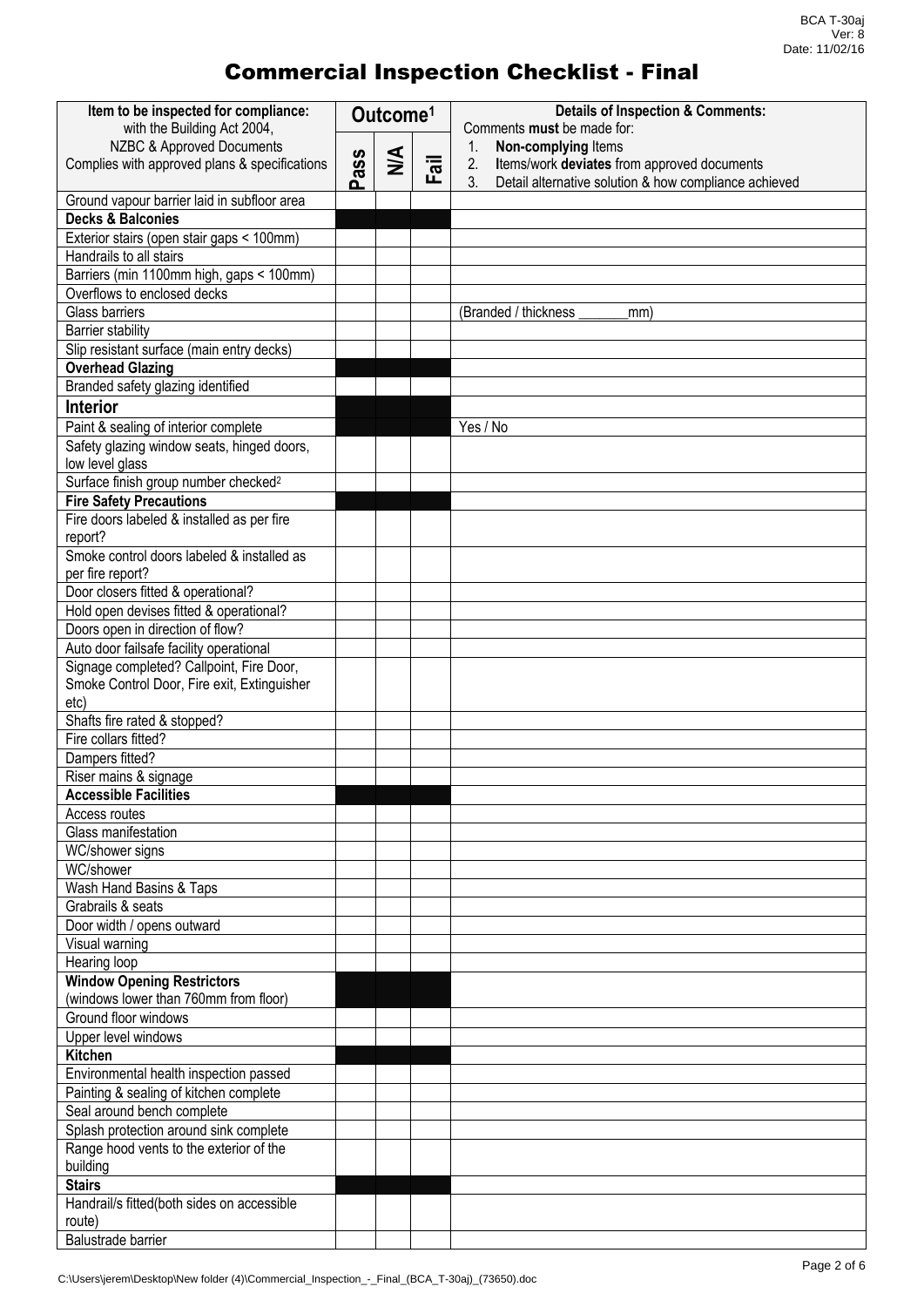| Item to be inspected for compliance:<br>with the Building Act 2004, |     | Outcome <sup>1</sup> |                           | <b>Details of Inspection &amp; Comments:</b><br>Comments must be made for: |  |  |
|---------------------------------------------------------------------|-----|----------------------|---------------------------|----------------------------------------------------------------------------|--|--|
| NZBC & Approved Documents                                           |     |                      |                           | Non-complying Items<br>1.                                                  |  |  |
| Complies with approved plans & specifications                       | ass | $\leq$               | $\overline{\overline{a}}$ | 2.<br>Items/work deviates from approved documents                          |  |  |
|                                                                     | ൨   |                      | ட                         | 3.<br>Detail alternative solution & how compliance achieved                |  |  |
| Head room (2m min.)                                                 |     |                      |                           |                                                                            |  |  |
| Branded safety glazing identified                                   |     |                      |                           |                                                                            |  |  |
| Closed treads for accessible stairs                                 |     |                      |                           |                                                                            |  |  |
| Min. tread, max. rise                                               |     |                      |                           |                                                                            |  |  |
| <b>Interior Balconies</b>                                           |     |                      |                           |                                                                            |  |  |
| Barriers (min. 1100mm high, gaps < 100mm)                           |     |                      |                           |                                                                            |  |  |
| <b>Barrier stability</b>                                            |     |                      |                           |                                                                            |  |  |
| <b>Bathroom</b>                                                     |     |                      |                           |                                                                            |  |  |
| Wall paint & sealing complete                                       |     |                      |                           |                                                                            |  |  |
| Impervious floor seal complete                                      |     |                      |                           |                                                                            |  |  |
| Flexible seal to floor wall junctions (tiles)                       |     |                      |                           |                                                                            |  |  |
| Branded safety glazing identified                                   |     |                      |                           |                                                                            |  |  |
| Seal around vanity, bath & shower                                   |     |                      |                           |                                                                            |  |  |
| Splash protection complete                                          |     |                      |                           |                                                                            |  |  |
| Ventilation                                                         |     |                      |                           |                                                                            |  |  |
| Male/female/all gender door signs displayed                         |     |                      |                           |                                                                            |  |  |
| <b>Toilet Cubicle/s</b>                                             |     |                      |                           |                                                                            |  |  |
| Wall paint & sealing complete                                       |     |                      |                           |                                                                            |  |  |
| Impervious floor seal complete                                      |     |                      |                           |                                                                            |  |  |
| Flexible seal to floor wall junctions (tiles)                       |     |                      |                           |                                                                            |  |  |
| Pan secured to floor                                                |     |                      |                           |                                                                            |  |  |
| Seal around toilet                                                  |     |                      |                           |                                                                            |  |  |
| Wash hand basin (Mandatory for All gender                           |     |                      |                           |                                                                            |  |  |
| cubicles)                                                           |     |                      |                           |                                                                            |  |  |
| WHB sealed & splash protection complete                             |     |                      |                           |                                                                            |  |  |
| Ventilation                                                         |     |                      |                           |                                                                            |  |  |
| Male/female/all gender door signs displayed                         |     |                      |                           |                                                                            |  |  |
| <b>Ceiling Space</b>                                                |     |                      |                           |                                                                            |  |  |
| Access to space provided min. 600 x 500mm                           |     |                      |                           |                                                                            |  |  |
| Insulation installed as per manufacturer's                          |     |                      |                           |                                                                            |  |  |
| specifications                                                      |     |                      |                           |                                                                            |  |  |
| Insulation away from downlights & flues                             |     |                      |                           |                                                                            |  |  |
| Fan vent ducts connected                                            |     |                      |                           |                                                                            |  |  |
| Laundry                                                             |     |                      |                           |                                                                            |  |  |
| Wall paint & sealing complete                                       |     |                      |                           |                                                                            |  |  |
| Impervious floor sealed & complete                                  |     |                      |                           |                                                                            |  |  |
| Flexible seal to floor wall junctions (tiles)                       |     |                      |                           |                                                                            |  |  |
| Seal around tub                                                     |     |                      |                           |                                                                            |  |  |
| Splash protection complete                                          |     |                      |                           |                                                                            |  |  |
| Ventilation                                                         |     |                      |                           |                                                                            |  |  |
| <b>Vehicle Crossing</b>                                             |     |                      |                           |                                                                            |  |  |
| Crossing completed                                                  |     |                      |                           |                                                                            |  |  |

| ool/Spa<br><b>Pool</b><br><b>Swimming</b><br>יי |  |  |
|-------------------------------------------------|--|--|
| -<br>าspection completed<br>. പ                 |  |  |
| $\sim$<br>.<br>. number<br>displaved<br>eer     |  |  |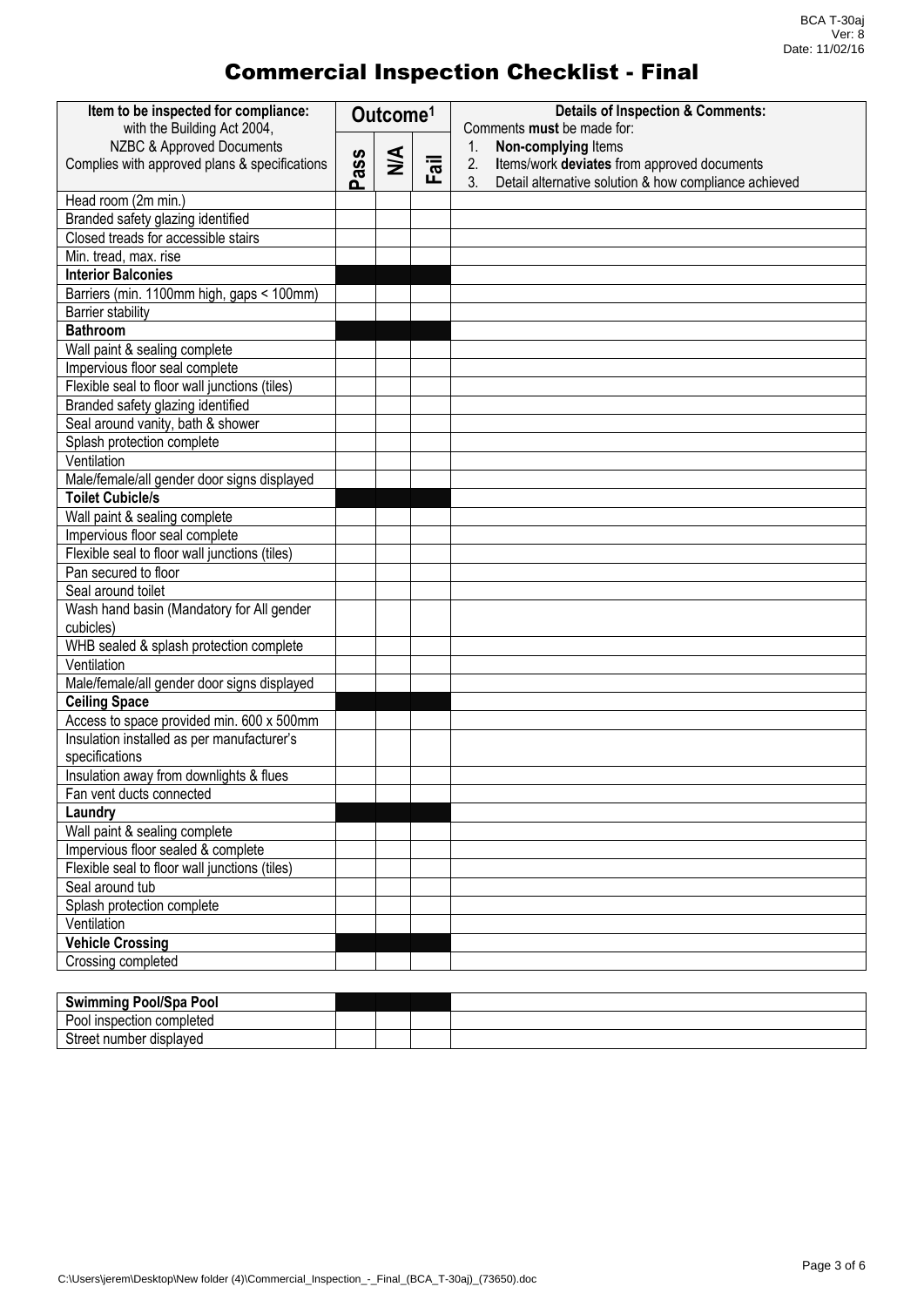| Notes: |
|--------|
|        |
|        |
|        |
|        |
|        |
|        |
|        |
|        |
|        |
|        |
|        |
|        |
|        |
|        |
|        |
|        |
|        |

| <b>Modification to consent required?</b> | Yes/No       |          |  |  |
|------------------------------------------|--------------|----------|--|--|
| Agreement in writing obtained from       | Yes/ N/a/ No |          |  |  |
| owner/agent to modify consent?           |              | Officer: |  |  |
| <b>Compliance Schedule required</b>      | Yes/No       |          |  |  |
| <b>Product warnings &amp; bans</b>       | Yes/No       |          |  |  |
| <b>Amended plans required?</b>           | Yes/No       |          |  |  |
| Amended specifications required?         | Yes/No       |          |  |  |
| <b>Reinspection required?</b>            | Yes/No       | Signed:  |  |  |
| Site instruction/NTF issued?             | Yes/No       |          |  |  |
| <b>Building final inspection passed?</b> | Yes/No       | Date:    |  |  |
|                                          |              |          |  |  |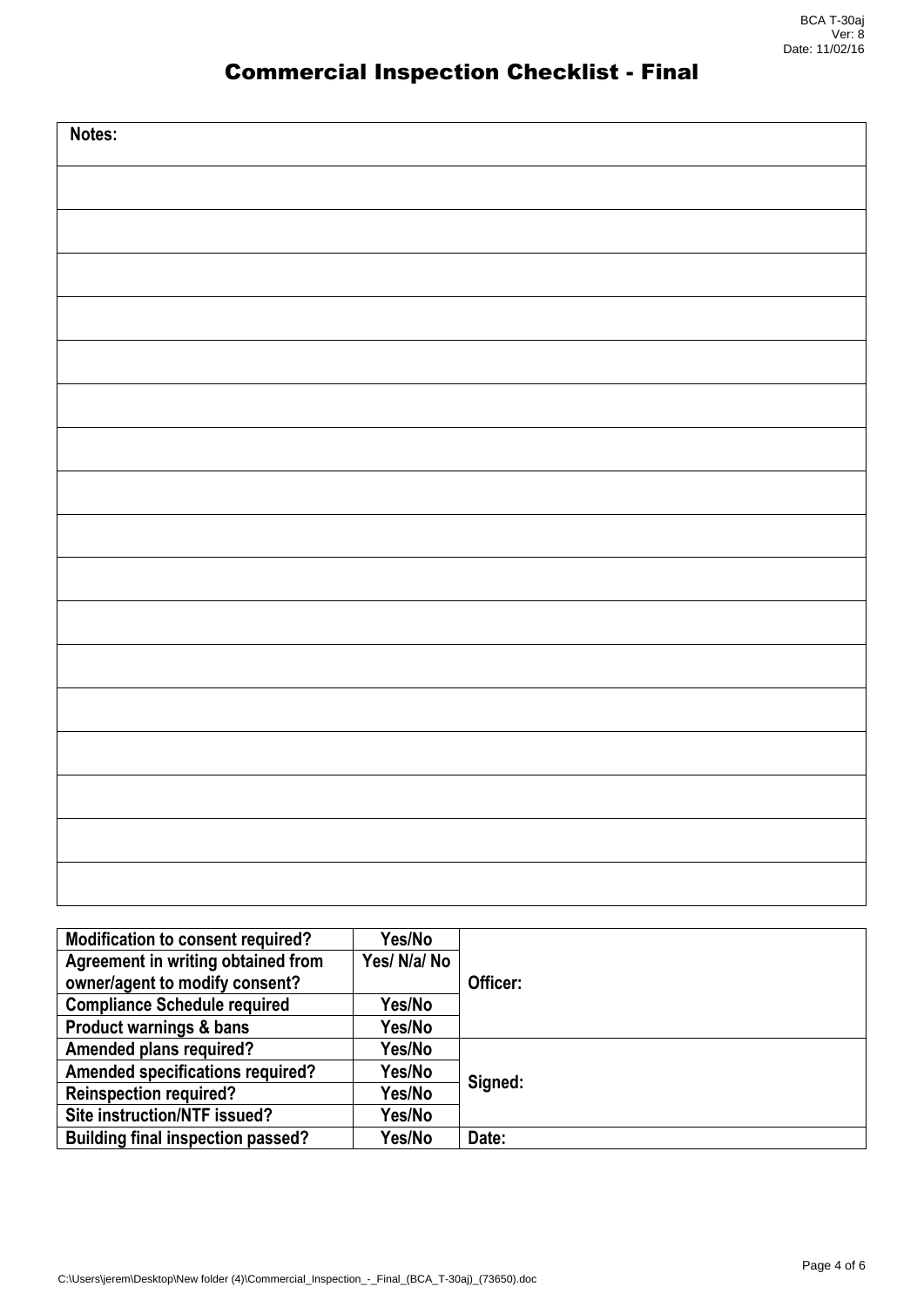#### BCA T-30aj Ver: 8 Date: 11/02/16

#### Commercial Inspection Checklist - Final

**Specified Systems**

Street Address: **Building Consent No.: Building Consent No.:** 

Applicants Name: Date:

| The specified systems for the building are as follows: (tick system present) |                             |                          |                          |                                                                                                                                                                                                                                                                                                                                                                          |                                                                                                                                                                                           |          |  |  |  |  |
|------------------------------------------------------------------------------|-----------------------------|--------------------------|--------------------------|--------------------------------------------------------------------------------------------------------------------------------------------------------------------------------------------------------------------------------------------------------------------------------------------------------------------------------------------------------------------------|-------------------------------------------------------------------------------------------------------------------------------------------------------------------------------------------|----------|--|--|--|--|
| Existing                                                                     | Altered                     | Added /<br>New           | Removed                  |                                                                                                                                                                                                                                                                                                                                                                          |                                                                                                                                                                                           |          |  |  |  |  |
| $\Box$                                                                       | $\Box$                      | ΙI                       | □                        | SS 1 Automatic systems for fire suppression (for example, Sprinkler systems)                                                                                                                                                                                                                                                                                             |                                                                                                                                                                                           |          |  |  |  |  |
| $\Box$                                                                       | $\Box$                      | П                        | П                        | SS 2 Automatic and manual emergency warning systems<br>Fire Alarm Type:                                                                                                                                                                                                                                                                                                  |                                                                                                                                                                                           |          |  |  |  |  |
|                                                                              | $\blacksquare$              |                          |                          | SS 3 Electromagnetic or automatic doors or windows<br>$\square$ SS 3 / 1: Automatic doors<br>SS 3 / 2: Access controlled doors<br>□SS 3 / 3: Interfaced fire or smoke doors or windows                                                                                                                                                                                   |                                                                                                                                                                                           |          |  |  |  |  |
| $\mathbf{L}$                                                                 | $\Box$                      | $\overline{\phantom{a}}$ | $\Box$                   | <b>SS 4</b> Emergency lighting systems                                                                                                                                                                                                                                                                                                                                   |                                                                                                                                                                                           |          |  |  |  |  |
| П                                                                            | $\Box$                      | П                        | $\Box$                   | SS 5 Escape route pressurisation systems                                                                                                                                                                                                                                                                                                                                 |                                                                                                                                                                                           |          |  |  |  |  |
| П                                                                            | $\Box$                      | П                        | П                        | SS 6 Riser mains                                                                                                                                                                                                                                                                                                                                                         |                                                                                                                                                                                           |          |  |  |  |  |
| $\Box$                                                                       | $\Box$                      | $\Box$                   | □                        | SS 7 Automatic back-flow preventers                                                                                                                                                                                                                                                                                                                                      |                                                                                                                                                                                           |          |  |  |  |  |
|                                                                              | $\blacksquare$              | $\mathcal{L}$            | $\Box$                   | □SS 8 / 2: Service Lifts                                                                                                                                                                                                                                                                                                                                                 | SS 8 Lifts, escalators, or travelators or other systems for moving people or goods within building<br>□SS 8 / 1: Passenger carrying lifts<br>$\Box$ SS 8 / 3: Escalators and moving walks |          |  |  |  |  |
| □                                                                            | $\Box$                      | П                        | □                        | SS 9 Mechanical ventilation or air conditioning systems                                                                                                                                                                                                                                                                                                                  |                                                                                                                                                                                           |          |  |  |  |  |
|                                                                              | $\Box$                      | $\Box$                   | П                        |                                                                                                                                                                                                                                                                                                                                                                          | SS 10 Building maintenance units                                                                                                                                                          |          |  |  |  |  |
|                                                                              | $\mathcal{L}_{\mathcal{A}}$ | $\mathsf{L}$             | П                        | SS 11 Laboratory fume cupboards                                                                                                                                                                                                                                                                                                                                          |                                                                                                                                                                                           |          |  |  |  |  |
|                                                                              | П                           | $\blacksquare$           | П                        | SS 12 Audio loops or other assistive listening systems<br>$\square$ SS 12 / 1: Audio loops<br>□SS 12 / 2: FM radio frequency systems and infrared beam transmission systems                                                                                                                                                                                              |                                                                                                                                                                                           |          |  |  |  |  |
|                                                                              |                             |                          |                          | SS 13 Smoke control systems<br>□SS 13 / 1: Mechanical smoke control<br>SS 13 / 2: Natural smoke control<br>$\square$ SS 13 / 3: Smoke curtains                                                                                                                                                                                                                           |                                                                                                                                                                                           |          |  |  |  |  |
|                                                                              |                             |                          |                          | SS 14 Emergency power systems for, or signs relating to, a system or feature specified in any<br>clauses.1-13<br>□SS 14 / 1: Emergency power systems<br>$\square$ SS 14 / 2: Signs                                                                                                                                                                                       |                                                                                                                                                                                           |          |  |  |  |  |
|                                                                              |                             |                          |                          | SS 15 Other fire safety systems and features<br>$\square$ SS 15 / 1: Systems for communicating spoken information intended to facilitate evacuation<br>$\square$ SS 15 / 2: Final exits<br>$\square$ SS 15 / 3: Fire separations<br>$\square$ SS 15 / 4: Signs for communicating information intended to facilitate evacuation<br>$\square$ SS 15 / 5: Smoke separations |                                                                                                                                                                                           |          |  |  |  |  |
|                                                                              | $\overline{\phantom{a}}$    | <b>College</b>           | $\overline{\phantom{a}}$ | $\square$ SS 16 Cable cars                                                                                                                                                                                                                                                                                                                                               |                                                                                                                                                                                           |          |  |  |  |  |
| <b>Risk Group:</b>                                                           |                             |                          |                          |                                                                                                                                                                                                                                                                                                                                                                          | <b>Total occupancy numbers:</b>                                                                                                                                                           |          |  |  |  |  |
| <b>New Compliance Schedule Required?</b><br>Yes / No<br>(Please circle)      |                             |                          |                          |                                                                                                                                                                                                                                                                                                                                                                          | <b>Existing Compliance Schedule</b><br>requires amending? (Please circle)                                                                                                                 | Yes / No |  |  |  |  |

Officer: Signed: Signed: Signed: Signed: Signed: Signed: Signed: Signed: Signed: Signed: Signed: Signed: Signed: Signed: Signed: Signed: Signed: Signed: Signed: Signed: Signed: Signed: Signed: Signed: Signed: Signed: Signe